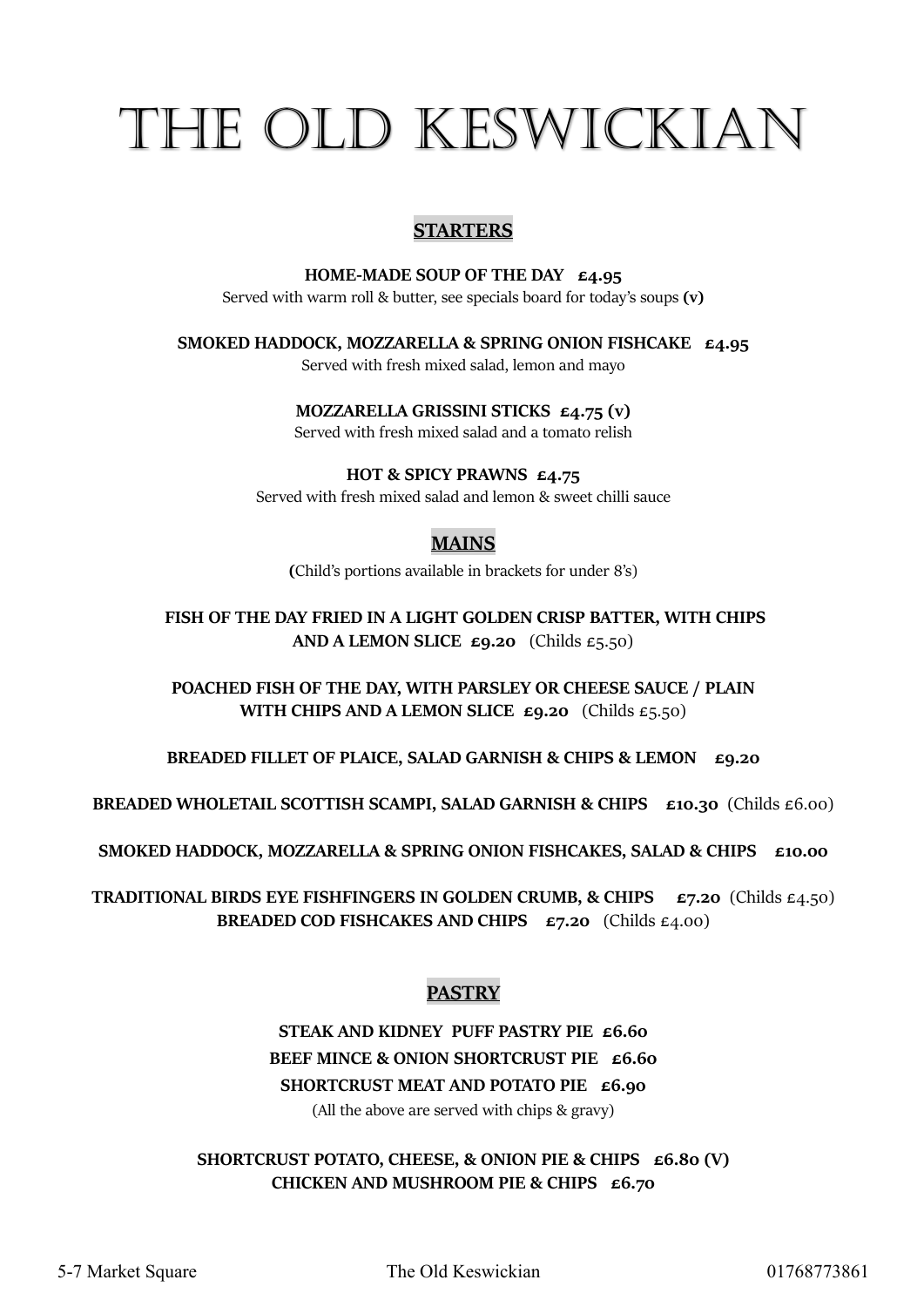#### SAUSAGE

PORK SAUSAGE & CHIPS £6.20 (Childs £3.70) SMOKED PORK SAUSAGE & CHIPS  $£6.50$  (Childs  $£4.00$ )

#### BURGERS

QUARTER POUNDER BEEFBURGER & CHIPS £6.70 (Childs £4.50) QUARTER POUNDER CHEESE BURGER & CHIPS £6.80 (Childs £4.55) VEGGIEBURGER & CHIPS  $\epsilon$ 6.80 (Childs  $\epsilon$ 4.55) (V) CHICKENBURGER & CHIPS  $\epsilon$ 6.80 (Childs  $\epsilon$ 4.55) CHICKEN FILLET BURGER & CHIPS  $\epsilon$ 7.40 (Childs  $\epsilon$ 5.45) FILLET OF FISH BURGER & CHIPS  $E7.50$  (Childs  $E5.50$ ) All served in a sesame bun, fresh salad & mayo /relish/ tartare CHICKEN NUGGETS & CHIPS £6.80 (Childs £4.50)

#### ACCOMPANYMENTS

TRADITIONAL MUSHY PEAS £1.10 GARDEN PEAS (PETIT POIS) £1.10 CURRY SAUCE £1.10 HEINZ BAKED BEANS £1.15 RICH GRAVY £1.10 GARLIC MAYO PORTION £1.10 SWEET CHILLI SAUCE PORTION £1.10 GRATED WHITE CHEDDAR CHEESE £1.20 FLOURED BREAD BAP & BUTTER 80p SLICED WHITE WARBURTONS BREAD & BUTTER 40p PLATE OF CHIPS £3.90 FRESH MIXED LEAF SIDE SALAD, CHERRY TOMATOES  $\epsilon$ 3.10

.........................................................

#### **SWEETS**

HOME-MADE APPLE PIE £5.50

Spiced English Bramley apple pie with almond shortcrust pastry served warm, cream or ice cream

#### STICKY TOFFEE PUDDING, £5.50

Homemade Lakeland recipe, served warm with famous sticky toffee sauce, cream or ice-cream

#### VANILLA ICE-CREAM £4.20 \*

Served with fan wafer, Raspberry, Chocolate or Butterscotch sauce \* Childs portion available, two scoops & sauce £2.95

5-7 Market Square The Old Keswickian 01768773861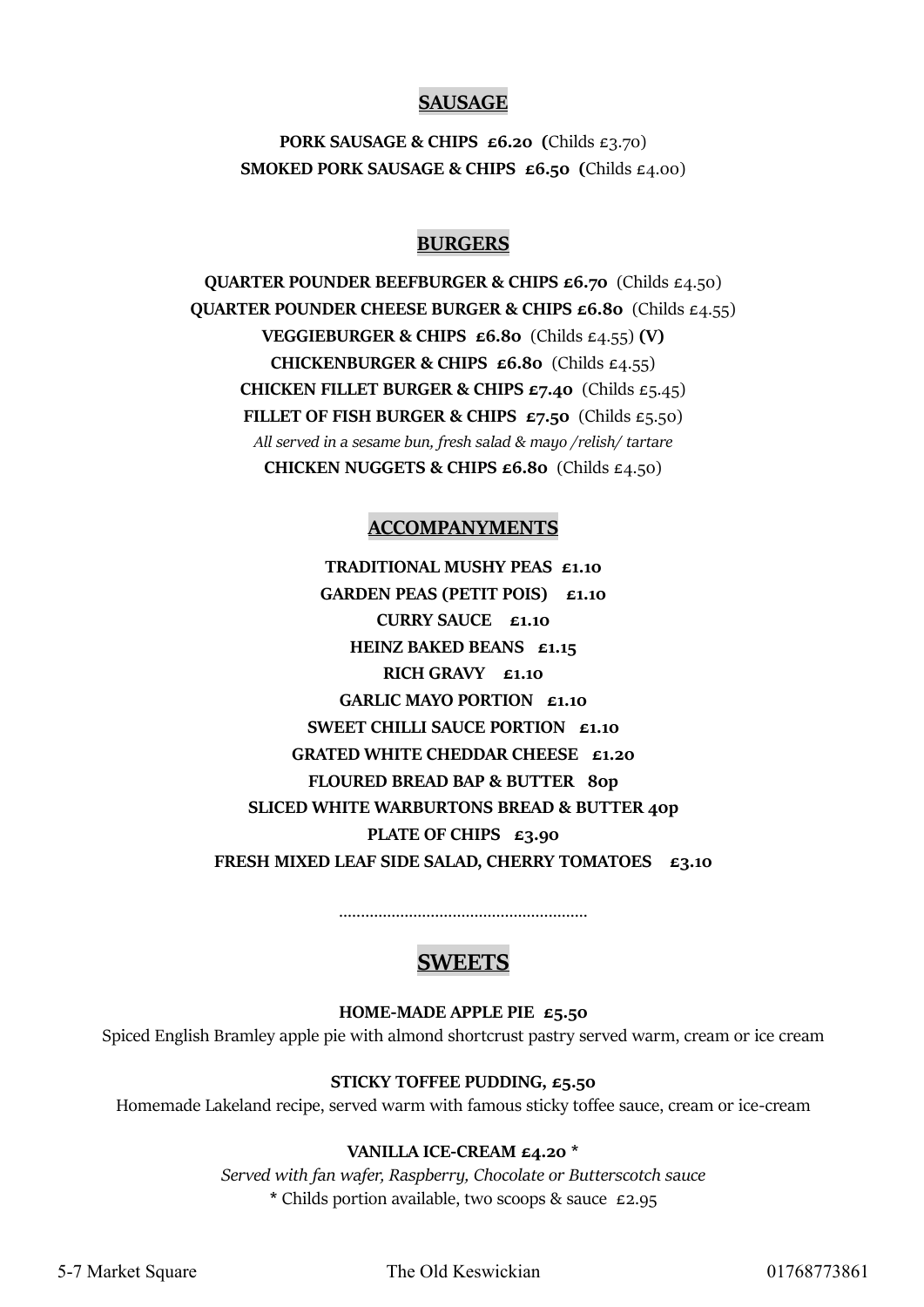## THE OLD KESWICKIAN DRINKS

**BEVERAGES** 

(Alcoholic beverages overleaf)

POT OF TEA PER PERSON\* £1.80 POT OF EARL GREY TEA / PEPPERMINT £2.80 POT OF REDBUSH / GREEN TEA £2.80

FRESHLY GROUND COFFEE FROM FARRER'S OF KENDAL

CAFETIERE OF COFFEE  $*$  £3.25 AMERICANO WITH HOT OR COLD MILK £2.70 CAPPUCCINO £2.70 CAFÉ LATTE £2.70 EXPRESSO SHORT BLACK  $\epsilon$ 2.65 HOT CHOCOLATE £2.95 HOT CHOCOLATE CREAM/MARSHMALLOWS £3.40 \* Decaffeinated available

MINERAL WATER STILL/SPARK 330ml £2.35 PURE ORANGE JUICE OR APPLE JUICE £2.10 ORANGE SQUASH £1.70 APPLETISER 275ml BOTTLE £2.85 DIET VIMTO / DIET COCA-COLA £2.50 FANTA / VIMTO / COCA-COLA / LEMONAD E £2.70 BRITVIC J20 VARIOUS FLAVOURS £2.95

FENTIMANS 275ml BOTTLE RANGE

GINGER BEER / DANDELION & BURDOCK / ELDERFLOWER / ROSE LEMONADE £3.45

BLACKCURRENT RIBENA (carton) £1.65 FRESH MILK £2.15